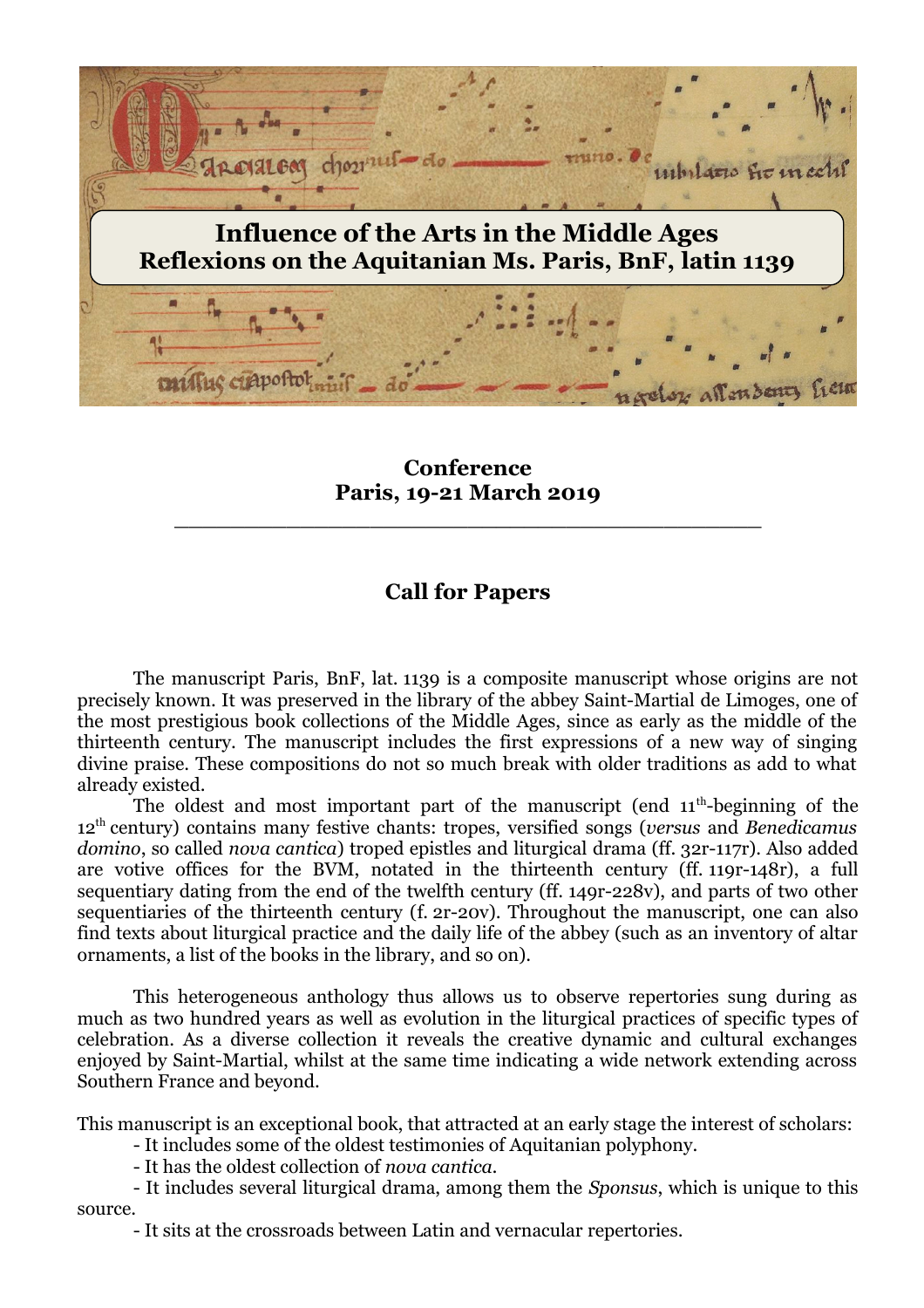- The notator of the oldest part used a sign in the form of a rhombus to indicate semitones. This notational particularity was quickly abandoned in the South of France but was widely adopted in the West of the Iberian Peninsula, especially in Portugal.

An inventory of the oldest part was made by Hans Spanke (1931); Judith M. Marshall devoted her entire, mainly analytical PhD dissertation (1961) to lat. 1139. Jacques Chailley (1952), Sarah Fuller (1969) and Leo Treitler (1978) also included this manuscript in their studies of the Aquitanian repertory. It appears that many chants copied in latin 1139 have concordances in sources not only from Southern France but also in the festive offices of the Circumcision from Beauvais, Sens and Le Puy (Wulf Arlt, 1970, 2000) in addition to other manuscripts from further afield.

This conference is open to scholars from many disciplines (history, art history, history of literature, musicology, philology, palaeography...) in order to tackle all the aspects of this complex manuscript. The meeting will provide an opportunity to fill lacunae in the historiography, especially in dealing with the more recent sections of the manuscript. We will therefore consider the manuscript itself, and, at the same time, attempt to place it within a wider context, beginning with the abbey of Saint-Martial and then within networks of creation and dissemination beyond the Limousin territory. The specificity of this conference will lie in the assessment of the circulation of artistic and intellectual practices. From this perspective, latin 1139 will be the starting point for a renewed study of creativity at the heart of the Midi and of its spread in space and time, but the manuscript itself will not be the only focus.

### **Papers might deal with the following themes (but are not limited to these):**

#### **Influence: comparison of Paris, BnF, latin 1139 with other sources**

- palaeographic questions, both musical and textual; the use of the neumatic characteristics of the manuscript's notations in other traditions (above all in the Iberian Peninsula);

- musical and literary features of the repertory;

- codicological approaches, presentation, layout and decoration of the manuscript in relation to a larger context of manuscripts.

#### **Dissemination: Saint-Martial de Limoges as a musical and artistic centre**

- the position of Saint-Martial with regard to the dissemination of repertories and artistic practices from the Limousin into other regions;

- the abbey as a creative centre as well as its reception of external material;

- the circulation and transfer of manuscripts to and from the library of Saint-Martial;

- the liturgy and communal life of the abbey, as revealed by the musical repertories and the non musical additions in latin 1139.

#### **Circulation: the reception and destiny of repertories notated in Paris, BnF, latin 1139**

- consideration of the dissemination, networks of repertories notated in latin 1139: manuscripts from Norman Sicily, offices of the Circumcision, German manuscripts including the *Carmina Burana*, *Cantatoria* from Prague, etc.;

- relationships between the repertories of latin 1139 and Parisian sources of the twelfth and thirteenth centuries (*nova cantica*, sequences);

- consideration of the complex material aspects of the manuscript as testimony to ways of using books and repertories: transformations and re-compositions in response to new needs;

- exchanges and crossovers between Latin (versus, tropes, epistles, etc.) and vernacular repertories.

Papers will be published following a peer-review process.